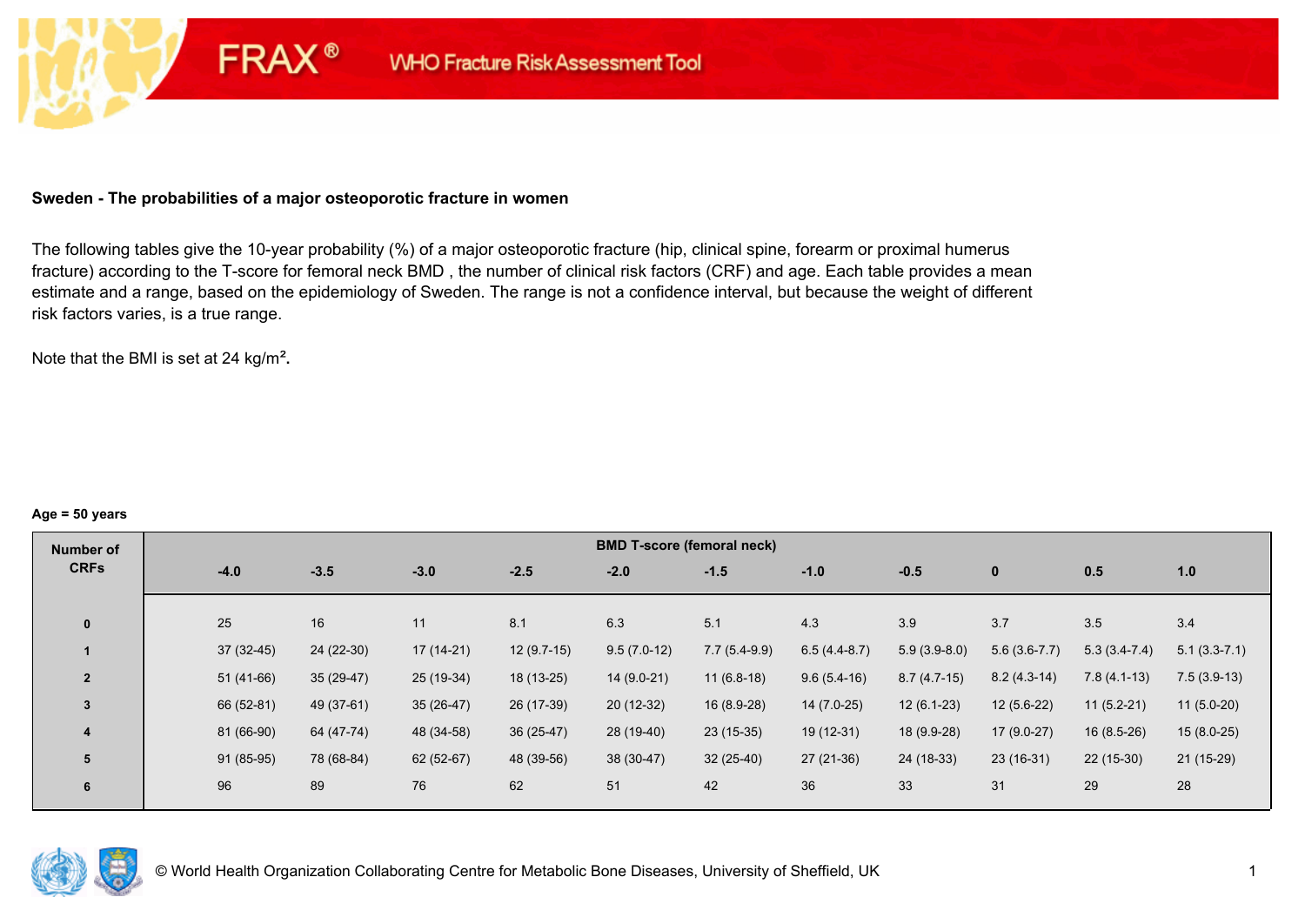# **Age = 55 years**

**FRAX®** 

| Number of               |            |             |             |             |              | <b>BMD T-score (femoral neck)</b> |               |                |                |                |                |
|-------------------------|------------|-------------|-------------|-------------|--------------|-----------------------------------|---------------|----------------|----------------|----------------|----------------|
| <b>CRFs</b>             | $-4.0$     | $-3.5$      | $-3.0$      | $-2.5$      | $-2.0$       | $-1.5$                            | $-1.0$        | $-0.5$         | $\mathbf 0$    | 0.5            | 1.0            |
|                         | 27         |             |             | 9.7         | 7.6          | 6.2                               | 5.2           | 4.8            | 4.4            | 4.2            | 4.0            |
| $\bf{0}$                |            | 18          | 13          |             |              |                                   |               |                |                |                |                |
|                         | 38 (35-45) | $27(24-32)$ | 19 (16-23)  | $14(12-17)$ | $11(8.5-14)$ | $9.2(6.6-12)$                     | $7.7(5.3-10)$ | $7.1(4.8-9.6)$ | $6.6(4.4-9.1)$ | $6.2(4.1-8.6)$ | $5.9(3.8-8.2)$ |
| $\overline{2}$          | 52 (44-65) | 38 (31-49)  | 28 (22-37)  | $21(15-29)$ | 16 (11-24)   | $13(8.2-21)$                      | $11(6.5-18)$  | $10(5.7-17)$   | $9.6(5.2-16)$  | $9.0(4.8-15)$  | $8.6(4.5-14)$  |
| 3                       | 67 (55-79) | $51(41-63)$ | $39(29-52)$ | $30(20-43)$ | 23 (14-37)   | 19 (11-32)                        | $16(8.5-28)$  | $15(7.4-26)$   | 14 (6.7-25)    | $13(6.2-24)$   | $12(5.8-23)$   |
| $\overline{\mathbf{4}}$ | 81 (67-89) | 66 (51-74)  | 52 (38-62)  | 40 (29-53)  | $32(23-45)$  | 27 (18-39)                        | $22(14-35)$   | $20(12-32)$    | 19 (11-31)     | 18 (10-29)     | $17(9.3-28)$   |
| 5                       | 90 (85-94) | 79 (71-84)  | 65 (57-71)  | $53(44-61)$ | 43 (36-52)   | $36(29-45)$                       | $30(24-40)$   | 28 (21-37)     | 26 (19-35)     | 25 (17-34)     | 23 (16-32)     |
| 6                       | 95         | 89          | 79          | 66          | 56           | 47                                | 40            | 37             | 35             | 33             | 31             |
|                         |            |             |             |             |              |                                   |               |                |                |                |                |

### **Age = 60 years**

| <b>CRFs</b><br>$-3.5$<br>$-3.0$<br>$-2.5$<br>$-4.0$<br>$-2.0$<br>$-1.5$<br>0.5<br>$-1.0$<br>$-0.5$<br>$\mathbf 0$                                                     | 1.0           |
|-----------------------------------------------------------------------------------------------------------------------------------------------------------------------|---------------|
|                                                                                                                                                                       |               |
| 22<br>5.6<br>31<br>16<br>12<br>5.2<br>9.7<br>7.8<br>6.7<br>6.1<br>$\mathbf{0}$                                                                                        | 4.9           |
| 43 (40-48)<br>$32(29-36)$<br>$9.9(6.9-13)$<br>24 (20-27)<br>18 (14-21)<br>$14(11-18)$<br>$12(8.4-15)$<br>$8.9(6.1-12)$<br>$8.2(5.5-11)$<br>$7.6(5.1-11)$              | $7.1(4.7-10)$ |
| 57 (50-69)<br>$33(26-42)$<br>26 (19-34)<br>$20(14-29)$<br>$17(10-25)$<br>44 (37-54)<br>$14(8.5-22)$<br>$13(7.4-20)$<br>$12(6.6-19)$<br>$11(6.0-18)$<br>$\overline{2}$ | $10(5.5-17)$  |
| 71 (61-80)<br>45 (34-59)<br>$35(25-50)$<br>28 (18-43)<br>$23(14-37)$<br>$20(11-33)$<br>$17(8.5-29)$<br>$16(7.7-28)$<br>57 (47-69)<br>$18(9.5-31)$<br>3                | $15(7.1-26)$  |
| 83 (73-89)<br>58 (45-69)<br>47 (35-60)<br>38 (28-52)<br>$32(22-46)$<br>71 (58-79)<br>27 (18-41)<br>25 (15-38)<br>23 (14-36)<br>$21(12-34)$<br>$\overline{\mathbf{4}}$ | 20 (11-32)    |
| 91 (88-93)<br>42 (35-52)<br>83 (77-86)<br>71 (64-77)<br>$60(52-68)$<br>$50(43-59)$<br>$36(29-47)$<br>$33(26-44)$<br>$31(23-41)$<br>29 (21-39)<br>5                    | 27 (19-37)    |
| 95<br>91<br>83<br>73<br>62<br>47<br>43<br>54<br>40<br>38<br>6                                                                                                         | 36            |

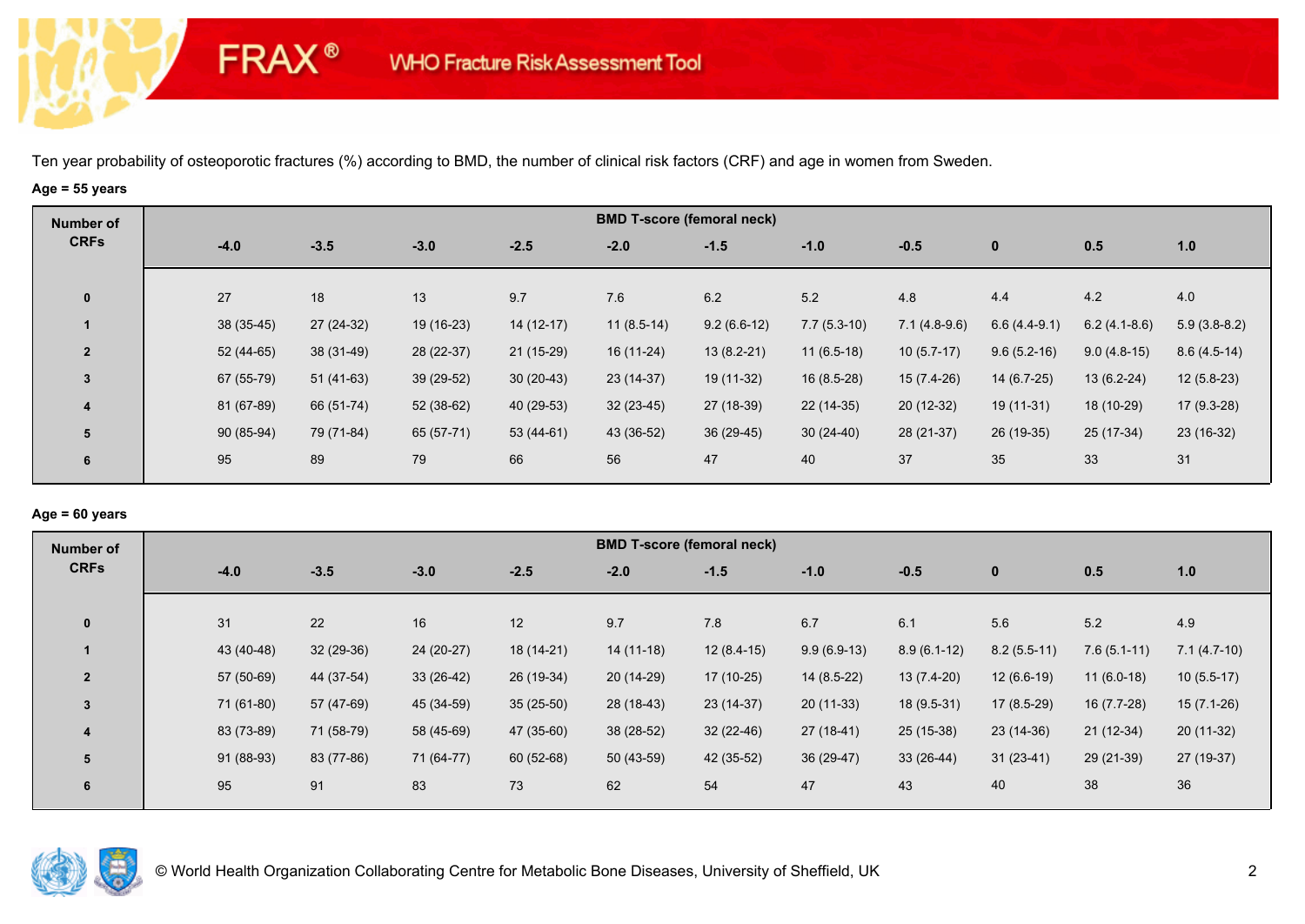# **Age = 65 years**

**FRAX®** 

| Number of    |             |             |             |             |             | <b>BMD T-score (femoral neck)</b> |              |              |               |               |               |
|--------------|-------------|-------------|-------------|-------------|-------------|-----------------------------------|--------------|--------------|---------------|---------------|---------------|
| <b>CRFs</b>  | $-4.0$      | $-3.5$      | $-3.0$      | $-2.5$      | $-2.0$      | $-1.5$                            | $-1.0$       | $-0.5$       | $\bf{0}$      | 0.5           | 1.0           |
| $\mathbf 0$  | 35          | 26          | 19          | 15          | 12          | 9.3                               | 8.1          | 7.3          | 6.6           | 6.0           | 5.5           |
|              | 47 (44-52)  | $36(32-40)$ | $27(23-30)$ | $21(17-25)$ | $17(13-21)$ | $14(10-17)$                       | $12(8.4-16)$ | $11(7.3-14)$ | $9.6(6.5-13)$ | $8.8(5.9-12)$ | $8.1(5.4-11)$ |
| $\mathbf{2}$ | $61(54-70)$ | 48 (41-57)  | $37(30-46)$ | 29 (22-39)  | 24 (16-33)  | 19 (12-28)                        | $17(10-25)$  | $15(8.9-23)$ | $14(7.8-22)$  | $13(7.0-20)$  | $12(6.3-19)$  |
| 3            | 74 (65-82)  | $61(52-73)$ | 49 (39-63)  | 40 (29-55)  | $32(21-48)$ | $26(16-41)$                       | $23(13-38)$  | $21(11-35)$  | $19(10-33)$   | $17(9.0-30)$  | $16(8.1-28)$  |
| 4            | 84 (76-88)  | 74 (63-81)  | 62 (51-73)  | 52 (41-65)  | 43 (33-57)  | $35(26-50)$                       | $31(21-46)$  | 28 (18-43)   | 26 (16-40)    | 24 (14-37)    | $22(13-35)$   |
| 5            | 91 (89-93)  | 84 (80-88)  | 75 (69-80)  | 64 (58-72)  | 54 (48-64)  | 46 (40-56)                        | 41 (34-52)   | 37 (29-48)   | $34(26-45)$   | $32(23-42)$   | 29 (21-40)    |
| 6            | 94          | 91          | 84          | 76          | 67          | 58                                | 52           | 48           | 44            | 41            | 39            |

### **Age = 70 years**

| Number of               |             |             |             |             |             | <b>BMD T-score (femoral neck)</b> |             |              |              |               |               |
|-------------------------|-------------|-------------|-------------|-------------|-------------|-----------------------------------|-------------|--------------|--------------|---------------|---------------|
| <b>CRFs</b>             | $-4.0$      | $-3.5$      | $-3.0$      | $-2.5$      | $-2.0$      | $-1.5$                            | $-1.0$      | $-0.5$       | $\mathbf 0$  | 0.5           | $1.0$         |
|                         |             |             |             |             |             |                                   |             |              |              |               |               |
| $\mathbf{0}$            | 41          | 31          | 23          | 18          | 14          | 11                                | 9.8         | 8.6          | 7.6          | 6.8           | 6.2           |
|                         | $55(51-62)$ | 43 (38-49)  | $33(28-38)$ | 25 (21-29)  | $20(16-23)$ | $16(12-18)$                       | $14(10-16)$ | $12(8.8-14)$ | $10(7.6-12)$ | $9.3(6.7-11)$ | $8.4(6.0-10)$ |
| $\overline{2}$          | 69 (62-79)  | $57(48-67)$ | 45 (37-55)  | $35(27-44)$ | $27(20-35)$ | 22 (16-29)                        | 19 (13-24)  | $16(11-21)$  | $14(9.2-19)$ | $13(8.1-17)$  | $11(7.1-16)$  |
| $\overline{3}$          | 81 (73-88)  | 71 (60-81)  | 59 (46-71)  | 47 (35-60)  | $37(26-50)$ | $30(20-42)$                       | 25 (17-37)  | 22 (14-32)   | 19 (12-29)   | $17(10-26)$   | $15(9.2-24)$  |
| $\overline{\mathbf{4}}$ | 89 (84-92)  | 82 (74-87)  | 72 (62-80)  | 60 (49-70)  | 49 (39-60)  | 40 (31-51)                        | $34(26-45)$ | 29 (22-40)   | 25 (19-36)   | 23 (16-32)    | 20 (14-29)    |
| 5                       | 92 (90-93)  | 89 (86-91)  | 83 (78-87)  | 74 (67-79)  | 62 (55-69)  | $52(46-60)$                       | 44 (39-53)  | 38 (33-47)   | $33(29-42)$  | 29 (25-38)    | 26 (22-34)    |
| 6                       | 93          | 92          | 89          | 84          | 75          | 65                                | 57          | 49           | 43           | 38            | 34            |
|                         |             |             |             |             |             |                                   |             |              |              |               |               |

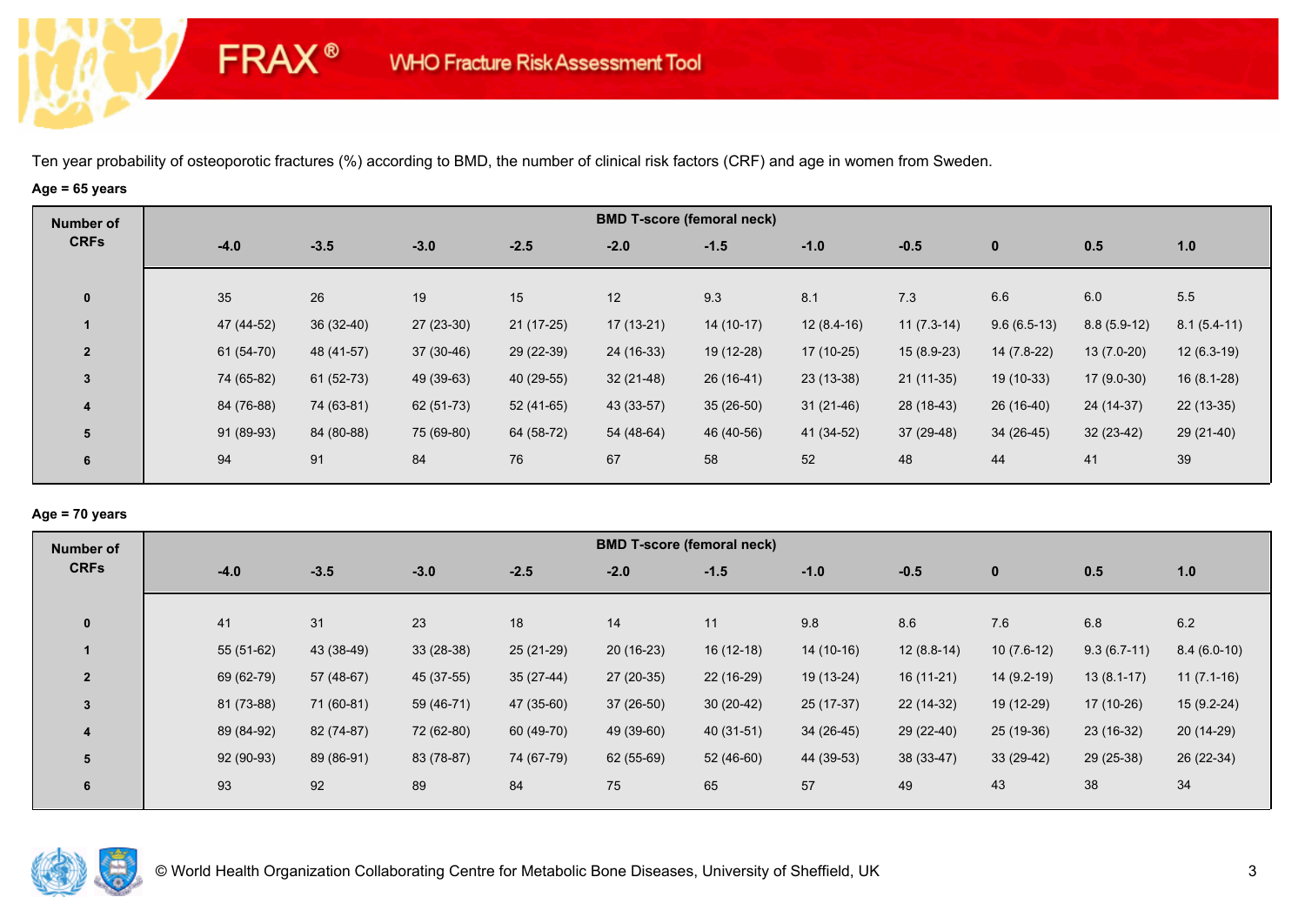# **Age = 75 years**

**FRAX®** 

| Number of               |             |             |             |             |             | <b>BMD T-score (femoral neck)</b> |             |             |              |              |               |
|-------------------------|-------------|-------------|-------------|-------------|-------------|-----------------------------------|-------------|-------------|--------------|--------------|---------------|
| <b>CRFs</b>             | $-4.0$      | $-3.5$      | $-3.0$      | $-2.5$      | $-2.0$      | $-1.5$                            | $-1.0$      | $-0.5$      | $\bf{0}$     | 0.5          | 1.0           |
|                         |             |             |             |             |             |                                   |             |             |              |              |               |
| $\bf{0}$                | 45          | 35          | 27          | 21          | 16          | 13                                | 11          | 9.8         | 8.5          | 7.5          | 6.6           |
|                         | $61(54-80)$ | $50(43-69)$ | $39(33-56)$ | $31(25-43)$ | 24 (19-33)  | $19(15-25)$                       | 16 (12-20)  | $13(10-16)$ | $12(8.6-13)$ | $10(7.4-12)$ | $8.7(6.5-10)$ |
| $\overline{2}$          | 75 (65-87)  | 65 (53-82)  | 54 (42-72)  | 43 (32-61)  | 34 (24-48)  | 27 (19-39)                        | $22(16-31)$ | $19(13-25)$ | $16(11-20)$  | $13(9.1-18)$ | $12(7.8-16)$  |
| 3                       | 84 (75-91)  | 77 (64-87)  | 68 (52-82)  | 58 (41-73)  | 47 (31-61)  | $38(25-51)$                       | $31(20-43)$ | 26 (17-35)  | $21(14-29)$  | $18(12-25)$  | $15(10-21)$   |
| $\overline{\mathbf{4}}$ | 89 (83-92)  | 86 (75-90)  | 80 (65-87)  | 72 (53-81)  | $61(43-72)$ | 52 (35-62)                        | 43 (29-52)  | $35(24-44)$ | 29 (21-37)   | 24 (18-31)   | $20(15-27)$   |
| 5                       | 91 (88-92)  | $90(84-92)$ | 87 (78-90)  | 83 (69-87)  | 75 (58-80)  | 66 (50-72)                        | 57 (42-63)  | 47 (36-53)  | $39(31-45)$  | $33(27-38)$  | $27(24-33)$   |
| 6                       | 91          | 91          | 91          | 89          | 85          | 79                                | 71          | 61          | 52           | 43           | 36            |
|                         |             |             |             |             |             |                                   |             |             |              |              |               |

### **Age = 80 years**

| Number of               |            |             |             |             |             | <b>BMD T-score (femoral neck)</b> |             |             |             |              |              |
|-------------------------|------------|-------------|-------------|-------------|-------------|-----------------------------------|-------------|-------------|-------------|--------------|--------------|
| <b>CRFs</b>             | $-4.0$     | $-3.5$      | $-3.0$      | $-2.5$      | $-2.0$      | $-1.5$                            | $-1.0$      | $-0.5$      | $\mathbf 0$ | 0.5          | $1.0$        |
|                         |            |             |             |             |             |                                   |             |             |             |              |              |
| $\mathbf{0}$            | 47         | 38          | 30          | 24          | 19          | 16                                | 14          | 12          | 10          | 8.8          | 7.7          |
|                         | 60 (53-77) | $51(43-69)$ | 42 (34-58)  | $34(27-47)$ | $27(21-38)$ | $23(18-31)$                       | 19 (14-25)  | 16 (12-20)  | $14(10-16)$ | $12(8.7-13)$ | $10(7.4-12)$ |
| $\overline{2}$          | 72 (62-84) | 64 (53-79)  | $55(43-71)$ | 46 (34-62)  | $38(27-52)$ | $31(22-44)$                       | 26 (18-37)  | $22(15-30)$ | $19(13-25)$ | $16(11-21)$  | $13(9.1-17)$ |
| $\overline{3}$          | 80 (71-87) | 74 (62-84)  | 67 (53-79)  | 58 (43-72)  | $50(35-63)$ | 42 (29-54)                        | $36(24-47)$ | $30(20-40)$ | $25(16-33)$ | $21(14-28)$  | 18 (12-24)   |
| $\overline{\mathbf{4}}$ | 85 (78-89) | 82 (71-87)  | 77 (63-84)  | 70 (53-79)  | 62 (45-72)  | 55 (38-64)                        | 47 (32-56)  | 40 (27-49)  | $33(23-42)$ | 28 (20-36)   | 24 (17-30)   |
| 5                       | 88 (83-90) | 86 (78-89)  | 83 (73-87)  | 79 (65-84)  | 73 (58-79)  | 67 (51-73)                        | 59 (44-66)  | $51(38-58)$ | 44 (33-50)  | $37(29-43)$  | $31(25-37)$  |
| 6                       | 88         | 88          | 87          | 85          | 82          | 77                                | 71          | 64          | 56          | 48           | 41           |
|                         |            |             |             |             |             |                                   |             |             |             |              |              |